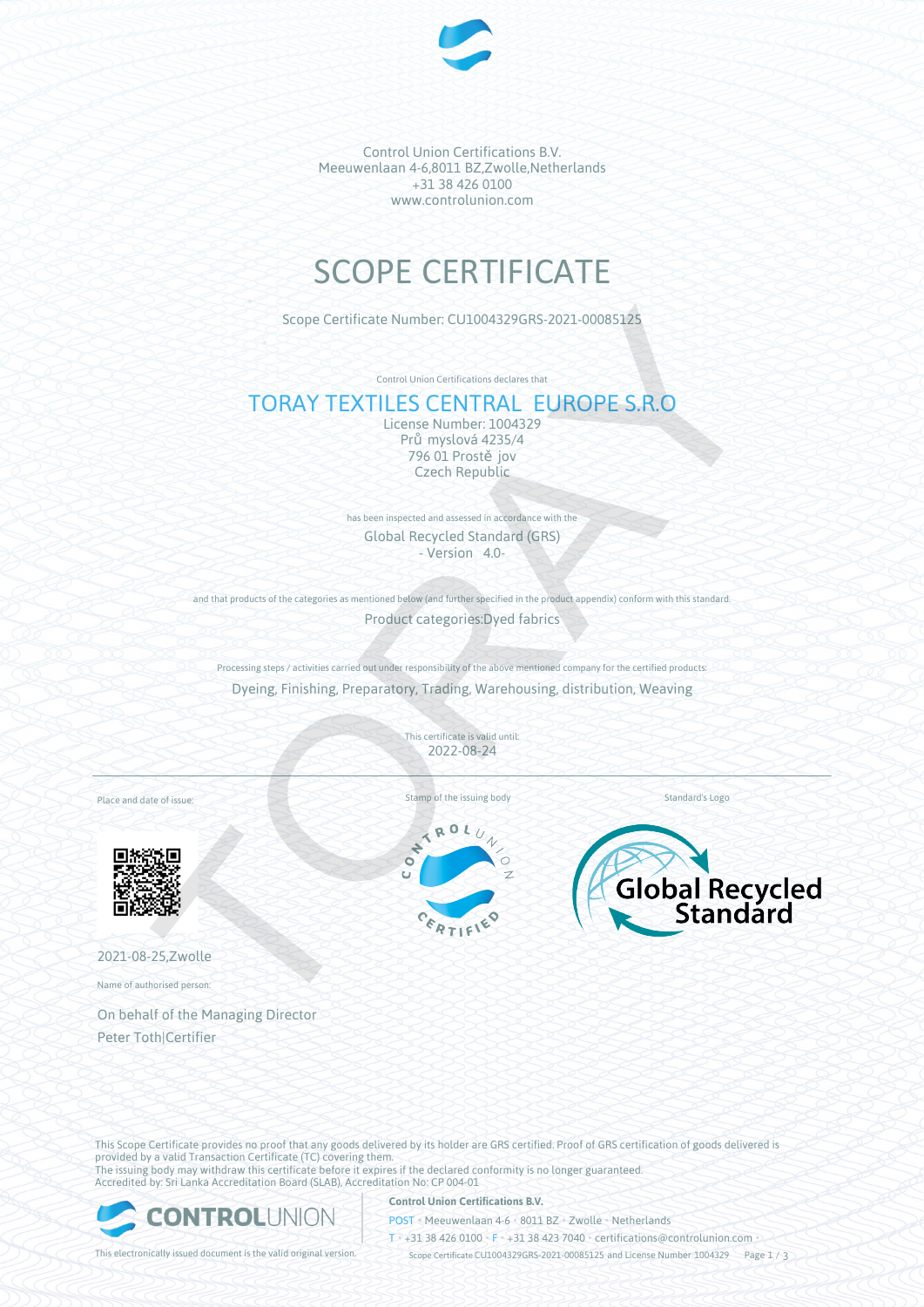

## Control Union Certifications B.V. Meeuwenlaan 4-6,8011 BZ,Zwolle,Netherlands +31 38 426 0100 www.controlunion.com

# **TORAY TEXTILES CENTRAL EUROPE S.R.O Global Recycled Standard (GRS)**

# **Products Appendix to Certificate no.CU1004329GRS-2021-00085125**

In specific the certificate covers the following products:

| <b>Product category</b>                                    | <b>Product details</b> | <b>Material composition</b>                                                      | <b>Label grade</b> |
|------------------------------------------------------------|------------------------|----------------------------------------------------------------------------------|--------------------|
| <b>Dyed fabrics</b>                                        | Woven fabrics          | 100.0%Recycled Post-Consumer Polyamide (Nylon)                                   | Post-Consumer      |
| Dyed fabrics                                               | Woven fabrics          | 100.0%Recycled Post-Consumer Polyester                                           | Post-Consumer      |
| <b>Dyed fabrics</b>                                        | Woven fabrics          | 50.0%Recycled Post-Consumer Polyester<br>50.0%Conventional Polyester             | Post-Consumer      |
| Dyed fabrics                                               | Woven fabrics          | 70.0%Conventional Polyester<br>30.0%Recycled Post-Consumer Polyester             | Post-Consumer      |
| Place and date of issue:                                   |                        | Standard's logo<br>Stamp of the issuing body                                     |                    |
|                                                            |                        | CONTROL<br>$\overline{U}$<br>$\circ$<br>$\mathbb{Z}$<br>Global Recycled<br>TIFIE |                    |
| 2021-08-25, Zwolle                                         |                        |                                                                                  |                    |
| Name of authorised person:                                 |                        |                                                                                  |                    |
| On behalf of the Managing Director<br>Peter Toth Certifier |                        |                                                                                  |                    |